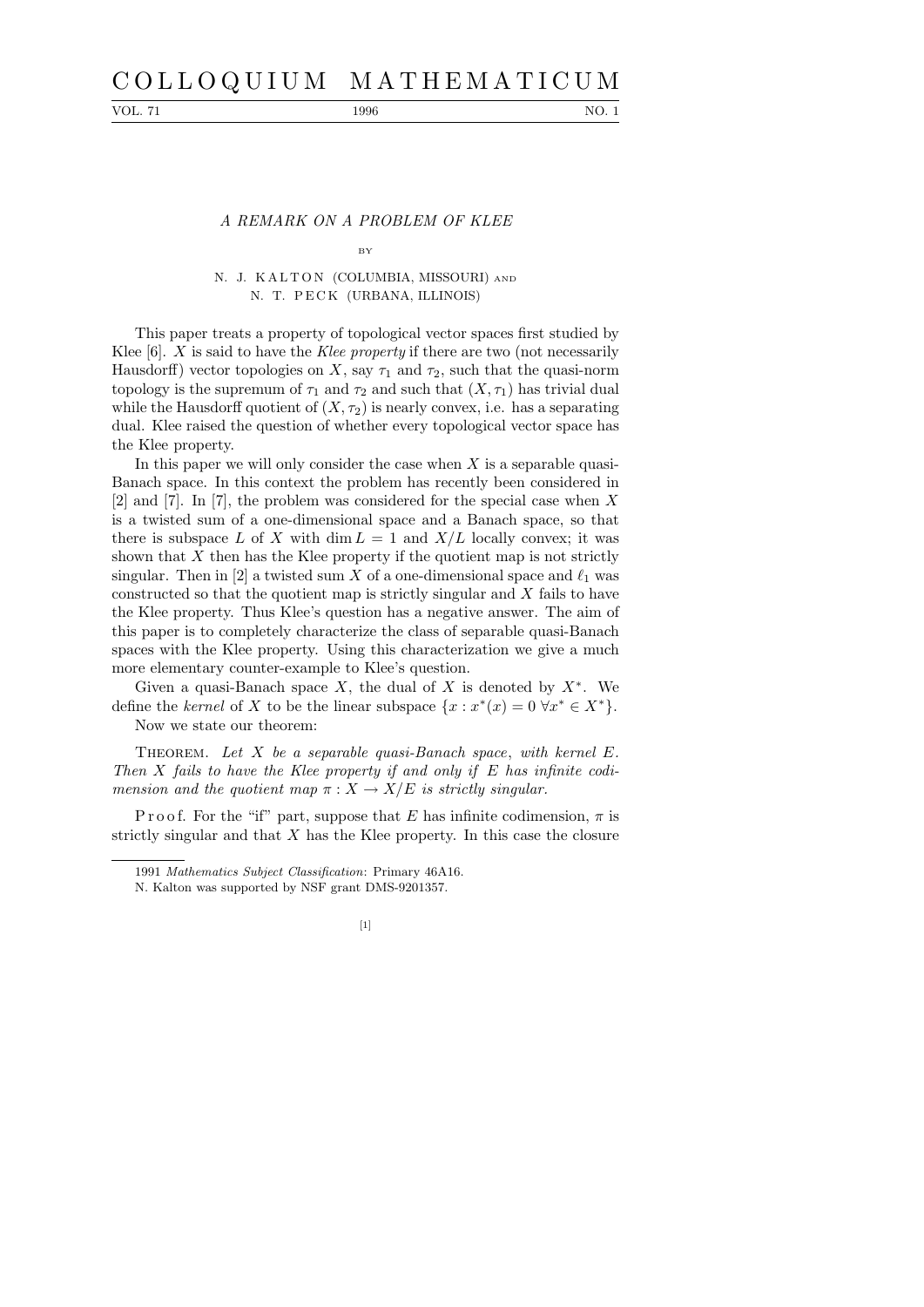of  $\{0\}$  for the topology  $\tau_2$  must include the kernel E, so that on E the topology  $\tau_1$  must coincide with the quasi-norm topology. By a standard construction, there is a vector topology  $\tau_3 \leq \tau_1$  which is pseudo-metrizable and coincides with the quasi-norm topology on  $E$ . Let  $F$  be the closure of {0} for this topology.

Note that  $F \cap E = \{0\}$  and that  $E + F$  is  $\tau_3$ -closed and hence also closed for the original topology. This implies that  $\pi$  restricted to F is an isomorphism, and so if  $F$  is of infinite dimension, we have a contradiction. If F is of finite dimension, then since  $X^*$  separates the points of F we can write  $X = X_0 \oplus F$ , and  $\tau_3$  is Hausdorff on  $X_0$ . Suppose  $\tau_3$  coincides with the original topology on  $X_0$ . Then  $X_0$  has trivial dual and so  $X_0 \subset E$ . This implies that  $E$  is of finite codimension, and so contradicts our assumption. Thus  $\tau_3$  is strictly weaker than the original topology on  $X_0$ .

By a theorem of Aoki–Rolewicz [4], we can assume that the quasi-norm is p-subadditive for some  $0 < p < 1$ . Now let | | denote an F-norm defining  $\tau_3$  on X. There exists  $\delta > 0$  so that  $|x| \leq \delta$  and  $x \in E$  imply  $||x||^p \leq 1/2$ . We can also choose  $0 < \eta < 2^{-1/p}$  so that x in X and  $||x|| \leq \eta$  together imply that  $|x| < \delta/2$ . Also, there exists a sequence  $(x_n)$  in  $X_0$  so that  $|x_n| \leq 2^{-n}$  and  $||x|| = 1$ . Now by [4] (p. 69, Theorem 4.7) we can pass to a subsequence, also labelled  $(x_n)$ , which is strongly regular and M-basic in X, i.e. so that for some M we have  $\max |a_k| \leq M \|\sum_{k=1}^{\infty} a_k x_k\|$  for all finitely nonzero sequences  $(a_k)_{k=1}^{\infty}$ . Now pick  $n_0$  so large that  $(M+1)2^{-n_0} < \delta/2$ .

Let  $F_0$  be the linear span of  $(x_n)_{n>n_0}$ ; we show that  $\pi$  is an isomorphism on  $F_0$ . Indeed, suppose  $e \in E$  and  $(a_n)_{n>n_0}$  $\sum$ is finitely nonzero with  $||e +$  $\|k\|_{k>n_0} a_k x_k \| < \eta$  but  $\|\sum_{k>n_0} a_k x_k\| = 1$ . Then  $|e + \sum_{k>n_0} a_k x_k| \leq \delta/2$ . Further,  $1 + \max_{k>n_0} |a_k| \leq M + 1$ . Hence  $|e| \leq \delta$  and  $||e||^p \leq 1/2$ ; this implies  $||e + \sum_{k>n_0} a_k x_k|| \geq 1/2$ , which gives a contradiction. Hence the map  $\pi$  is an isomorphism on  $F_0$ , and this contradicts our hypothesis.

Now we turn to the converse. By the theorem of Aoki–Rolewicz we can assume that the quasi-norm is p-subadditive for some  $0 < p < 1$ . Suppose  $\pi$ is an isomorphism on some infinite-dimensional closed subspace  $F$ . Then  $F$ has separating dual and hence contains a subspace with a basis. We therefore assume that F has a normalized basis  $(f_n)_{n=1}^{\infty}$ , and that K is a constant so large that  $e \in E$  and  $f \in F$  imply that  $\max(\|e\|, \|f\|) \leq K \|e + f\|$  and so that if  $(a_n)$  is finitely nonzero then  $\max |a_n| \leq K \|\sum_{n=1}^{\infty} a_n f_n\|$ .

Now let  $(x_n)_{n=1}^{\infty}$  be a sequence whose linear span is dense in X, chosen in such a way that  $M_n^{p-1} ||x_n||^p = 2^{-(n+4)}$ , where each  $M_n$  is a positive integer. We also require that for each positive integer m and each  $x_n$ ,  $mx_n = \alpha x_j$ for some  $0 \le \alpha \le 1$  and some positive integer j. Let  $N_n = M_n - M_{n-1}$ ,  $M_0 = 0$ . Let  $a_n = 2^{(n+4)/p} N_n K^2$ . Define V as the absolutely p-convex hull of the set  $\{a_n f_k + x_n : M_{n-1} + 1 \leq k \leq M_n, 1 \leq n < \infty\}$ . We let L be the closed linear span of the vectors  $\{\sum_{k=M_{n-1}+1}^{M_n} f_k\}.$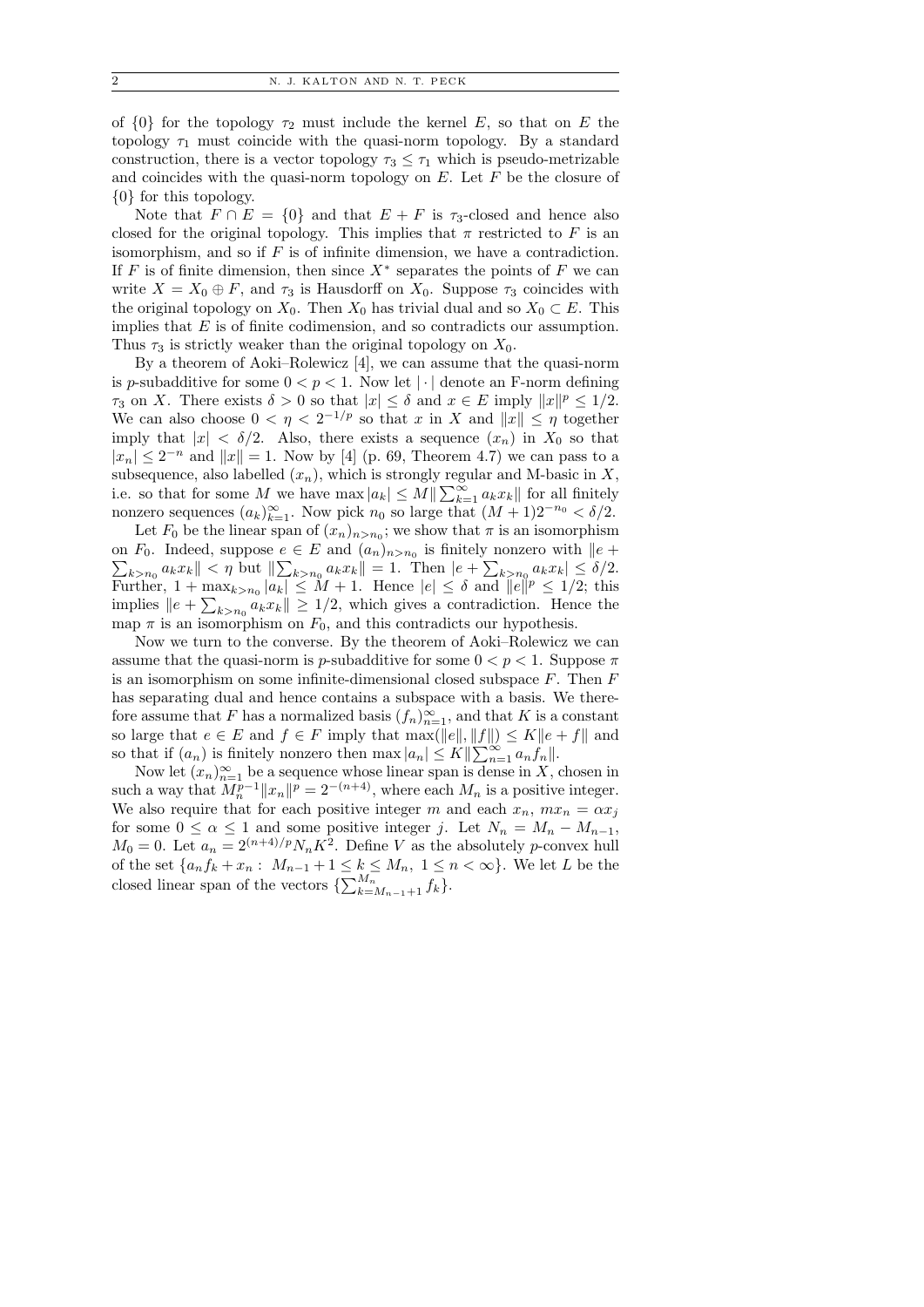| A PROBLEM OF KLEE<br>__ |  |
|-------------------------|--|
|-------------------------|--|

We now consider the set  $L + V + U_X$ , where  $U_X$  is the open unit ball of  $X$ . This is an open absolutely  $p$ -convex set and generates a  $p$ -convex semiquasi-norm  $|\cdot|$  on X. We will show that  $|\cdot|$  generates the original topology on E; more precisely, we will show that if  $e \in E$  and  $e \in L + V + U_X$ , then  $||e|| \leq 2^{1/p} K.$ 

Indeed, assume  $e \in E \cap (L + V + U_X)$ . Then there exists  $y \in U_X$  so that  $e - y \in L + V$ . It follows that there exist finitely nonzero sequences  $(b_k)_{k=1}^{\infty}$  and  $(c_n)_{n=1}^{\infty}$  so that  $\sum_{k=1}^{\infty} |b_k|^p \le 1$  and  $e - y = z_1 + z_2$ , where

$$
z_1 = \sum_{n=1}^{\infty} \sum_{k=N_{n-1}+1}^{N_n} (b_k - c_n) a_n f_k, \qquad z_2 = \sum_{n=1}^{\infty} \Big( \sum_{k=N_{n-1}+1}^{N_n} b_k \Big) x_n.
$$

Let  $\beta_n = \sum_{k=N_{n-1}+1}^{N_n} b_k$ . Then

$$
||y + z_2||^p \le 1 + \sum_{n=1}^{\infty} |\beta_n|^p ||x_n||^p = A^p,
$$

say. It follows that

$$
||z_1|| \le K ||e - z_1|| \le KA.
$$

Thus

$$
\max_{n} \max_{M_{n-1}+1 \le k \le M_n} |b_k - c_n| a_n \le K^2 A,
$$

so

$$
c_n^p \le K^{2p} A^p a_n^{-p} + |b_k|^p \quad (M_{n-1} + 1 \le k \le M_n).
$$

Adding, and using  $\sum |b_k|^p \leq 1$ , we obtain

$$
N_n c_n^p \le \sum_{k=N_{n-1}+1}^{N_n} |b_k|^p + a_n^{-p} K^{2p} A^p \le 1 + N_n a_n^{-p} K^{2p} A^p.
$$

Hence,

$$
c_n^p \le K^{2p} A^p a_n^{-p} + N_n^{-1} \le 2N_n^{-1} \max(N_n K^{2p} A^p a_n^{-p}, 1).
$$

Taking pth roots,

$$
c_n \le 2^{1/p} N_n^{-1/p} \max(1, N_n^{1/p} a_n^{-1} K^2 A).
$$

It now follows that

$$
|\beta_n| \le 2^{1/p} N_n^{1-1/p} \max(1, N_n^{1/p} a_n^{-1} K^2 A) + N_n K^2 a_n^{-1} A.
$$
  
lies that

This implies that

$$
|\beta_n|^p\leq 3N_n^pK^{2p}a_n^{-p}A^p+3N_n^{p-1}.
$$

We finally arrive at the inequality

$$
A^{p} \le 1 + A^{p} \sum_{n=1}^{\infty} (3N_{n}^{p} K^{2p} a_{n}^{-p} + 3N_{n}^{p-1}) \|x_{n}\|^{p} \le 1 + \frac{1}{2}A^{p},
$$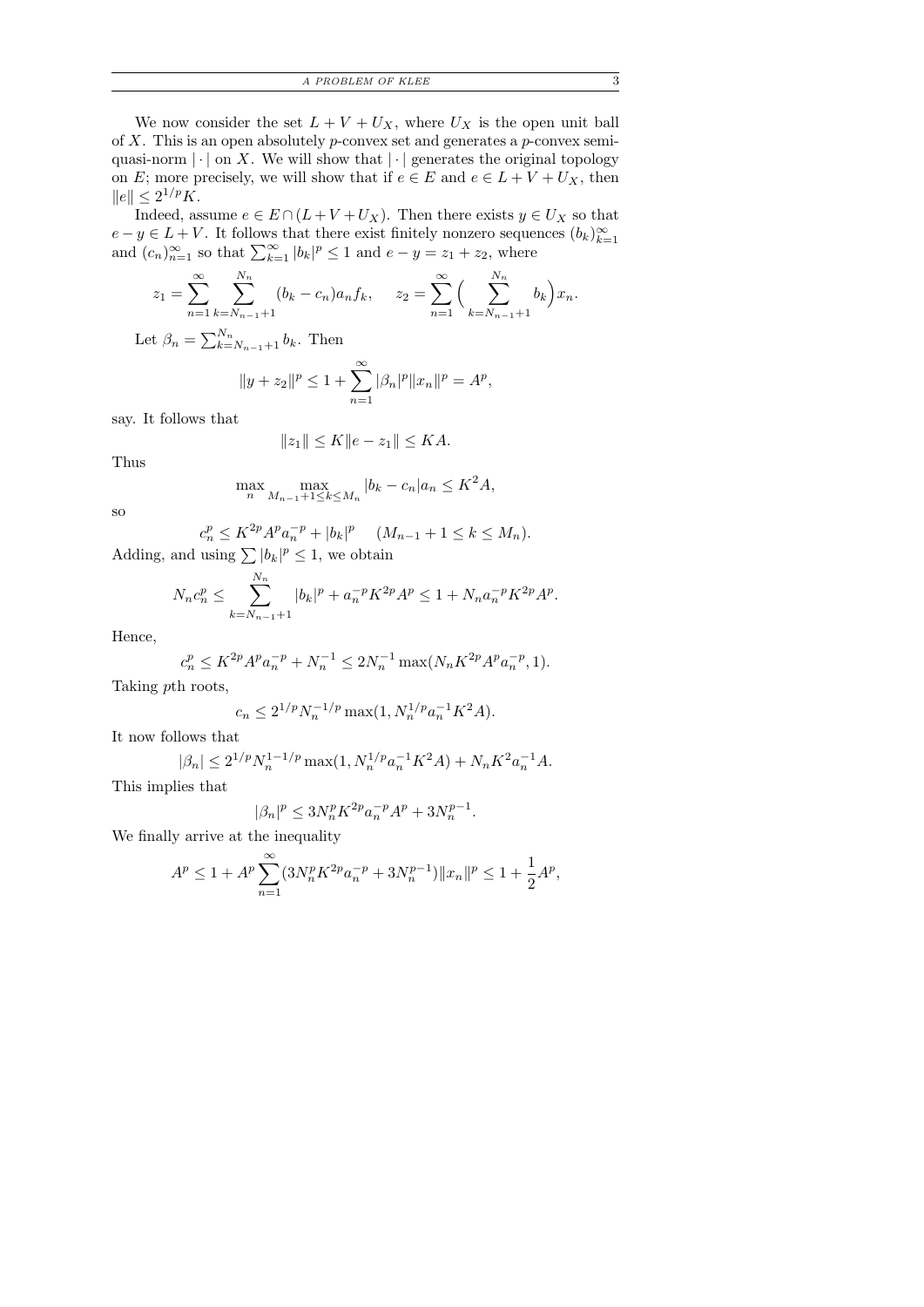which implies  $A \leq 2^{1/p}$  and hence  $||e|| \leq K||e - z_1|| \leq KA \leq 2^{1/p}K$ , as desired.

This shows that  $L+V+U_X$  intersects E in a bounded set and  $|\cdot|$  induces the original topology on  $E$ . However, for each  $n$ ,

$$
x_n = \frac{1}{N_n} \sum_{k=M_{n-1}+1}^{M_n} (a_n f_k + x_n) - \frac{a_n}{N_n} \sum_{k=M_{n-1}+1}^{M_n} f_k
$$

is in the convex hull of  $L + V$ . Hence, by assumption on  $(x_n)$ ,  $mx_n$  is in the convex hull of  $L+V$  as well for all m in N, and hence  $(X, |\cdot|)$  has trivial dual.

Now note that X with the quasi-norm  $d(x, E)$  is nearly convex. We finally show that the original topology on X is the supremum of the  $|\cdot|$ topology and the topology induced by  $d(x, E)$ . Suppose  $d(x_n, E) \to 0$  and  $|x_n| \to 0$ . Then there exist  $e_n \in E$  so that  $||x_n - e_n|| \to 0$  and so  $|x_n - e_n| \to$ 0. Hence  $|e_n| \to 0$ , and hence  $||e_n|| \to 0$ , which implies  $||x_n|| \to 0$ .

 $R$ e m a r k. The main theorem of  $[7]$  is an immediate consequence of our theorem. Indeed, assume  $X = R \oplus_F Y$  is a twisted sum and that the quasi-linear map  $F$  on the separable normed space  $Y$  splits on an infinitedimensional subspace. Then it is bounded on a further infinite-dimensional subspace, so the quotient map  $\pi : X \to X/E = X/R$  is not strictly singular.

 $R$ e m a r k. One special case, which is sometimes applicable, is that X has the Klee property if it has an infinite-dimensional locally convex subspace with the Hahn–Banach Extension Property  $(cf. [4])$ . Indeed, in these circumstances, there is a locally convex subspace Z with dim  $Z = \infty$ , so the Banach envelope seminorm is equivalent to the original quasi-norm on  $Z$ ; it then follows rapidly that the quotient map  $\pi : X \to X/E$  is an isomorphism on Z.

For a particular case of this, let  $(A_n)$  be a sequence of pairwise disjoint measurable subsets of  $(0, 1)$ , of positive measure. Let  $(f_n)$  be a sequence of measurable functions, with  $f_n$  supported on  $A_n$  and each  $f_n$  having the distribution of  $t \to 1/t$ , for small t. Let F be the closed linear span of  $(f_n)$ in weak  $L_1$ . Then F has the Hahn–Banach Extension Property in weak  $L_1$ and so if X is any separable subspace of weak  $L_1$  containing F then X has the Klee property.

Example. Finally, we construct an elementary counter-example to Klee's problem, using much less technical arguments than [2]. We use the twisted sum of Hilbert spaces,  $Z_2$ , introduced in [3] (see alternative treatments in [1] and [5]). To define this it will be convenient to consider the space  $c_{00}$  of all finitely nonzero sequences as a dense subspace of  $\ell_2$  and consider the map  $\Omega: c_{00} \to \ell_2$  given by

$$
\Omega(\xi)(k) = \xi(k) \log(||\xi||_2/|\xi(k)|),
$$